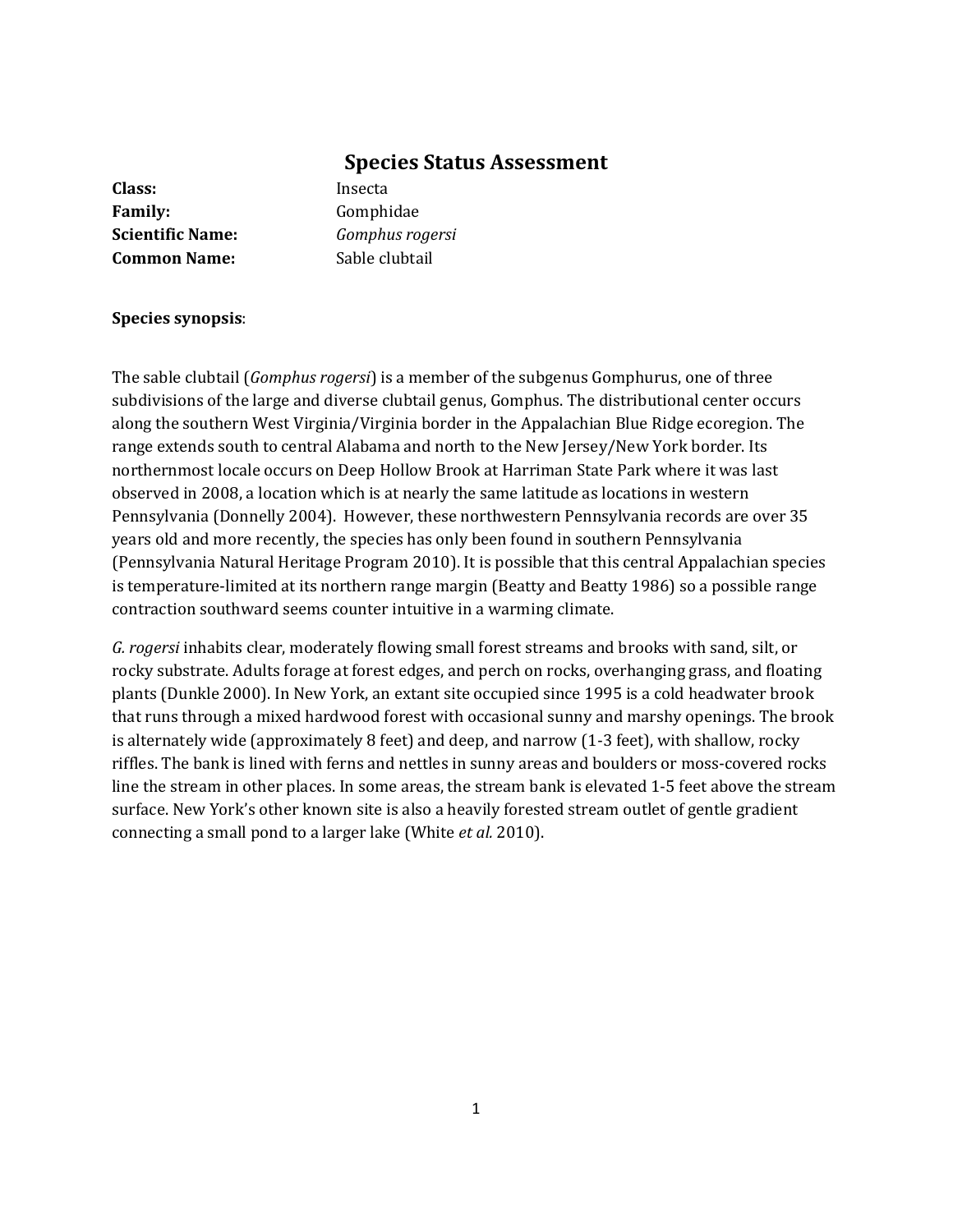## **I. Status**

### **a. Current and Legal Protected Status**

| i.  | <b>Federal</b>  | Not listed                       | Candidate?<br>No.        |  |
|-----|-----------------|----------------------------------|--------------------------|--|
| ii. | New York        | Not listed SGCN                  |                          |  |
|     |                 | b. Natural Heritage Program Rank |                          |  |
| i.  | Global          | G4                               |                          |  |
| ii. | <b>New York</b> | S1                               | Tracked by NYNHP? __ Yes |  |

### **Status Discussion:**

White *et al.* (2010) suggests that the status remain S1 (5 or fewer occurrences, or few remaining acres or miles of stream, or factors demonstrably making it especially vulnerable to extinction rangewide or in New York State).

## **II. Abundance and Distribution Trends**

## **a. North America**

**i. Abundance**

**\_\_\_\_\_ declining \_\_\_\_\_increasing \_\_\_\_\_\_stable \_\_X\_\_\_ unknown**

**ii. Distribution:**

**\_\_\_\_\_ declining \_\_\_\_\_increasing \_\_\_\_\_\_\_stable \_\_X\_\_\_ unknown**

**Time frame considered: \_\_\_\_**Last assessment 1990 **\_\_\_\_\_\_\_\_\_\_\_\_\_\_\_\_\_\_\_\_\_\_\_\_\_\_\_**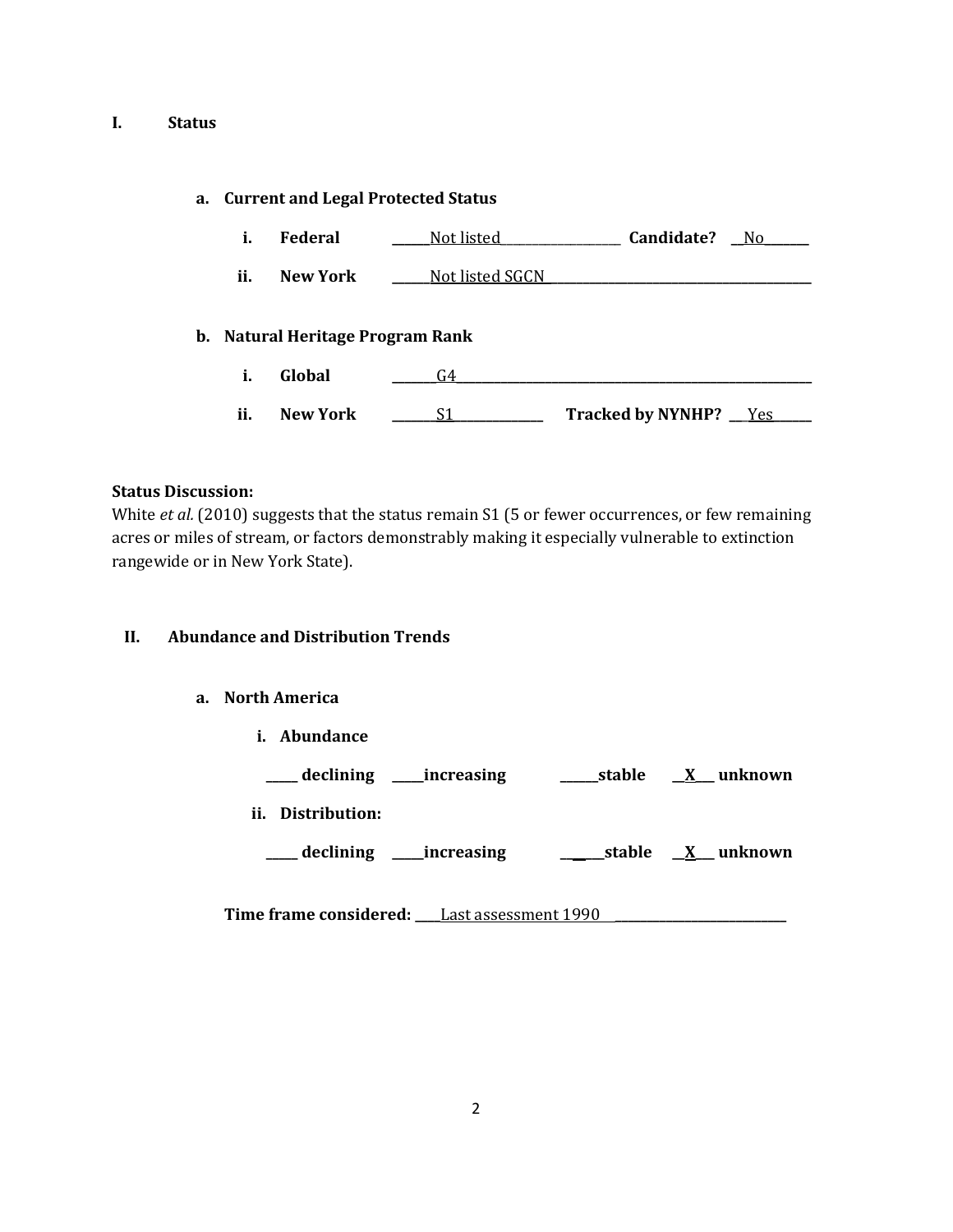- **b. Regional** 
	- **i. Abundance**

| declining _____increasing                   | ____stable | X unknown                   |  |  |
|---------------------------------------------|------------|-----------------------------|--|--|
| ii. Distribution:                           |            |                             |  |  |
| declining ____increasing                    |            | $X$ stable $\qquad$ unknown |  |  |
| <b>Regional Unit Considered:</b> Mortheast  |            |                             |  |  |
| Time Frame Considered: Last assessment 1990 |            |                             |  |  |

# **c. Adjacent States and Provinces**

| <b>CONNECTICUT</b>   | Not Present $X$          | No data ______                                                                     |
|----------------------|--------------------------|------------------------------------------------------------------------------------|
| <b>MASSACHUSETTS</b> | Not Present $X_{-}$      | No data $\_\_\_\_\_\_\_\_\_\_\_\_\$                                                |
| <b>ONTARIO</b>       | Not Present $X$          | No data $\_\_\_\_\_\_\_\_\_\_\_\_\_\_\_\_\_\_\_\_\_\_\_\_\_\_\_\_\_\_\_\_\_\_\_\_$ |
| <b>QUEBEC</b>        | Not Present $X$          | No data $\_\_\_\_\_\_\_\_\_\_\_\_\_\_\_\_\_\_\_\_\_\_\_\_\_\_\_\_\_\_\_\_\_\_\_\_$ |
| <b>VERMONT</b>       | Not Present $\mathbf{X}$ | No data                                                                            |

| NEW JERSEY                                 | Not Present |  | No data $X_{-}$  |  |
|--------------------------------------------|-------------|--|------------------|--|
| <i>i.</i> Abundance                        |             |  |                  |  |
| ____ declining _____increasing             |             |  | stable X unknown |  |
| ii. Distribution:                          |             |  |                  |  |
| ____ declining _____increasing             |             |  | stable X unknown |  |
|                                            |             |  |                  |  |
| Listing Status: __________ Special Concern |             |  | SGCN?<br>No.     |  |

\* Not included in WAP but listed as SC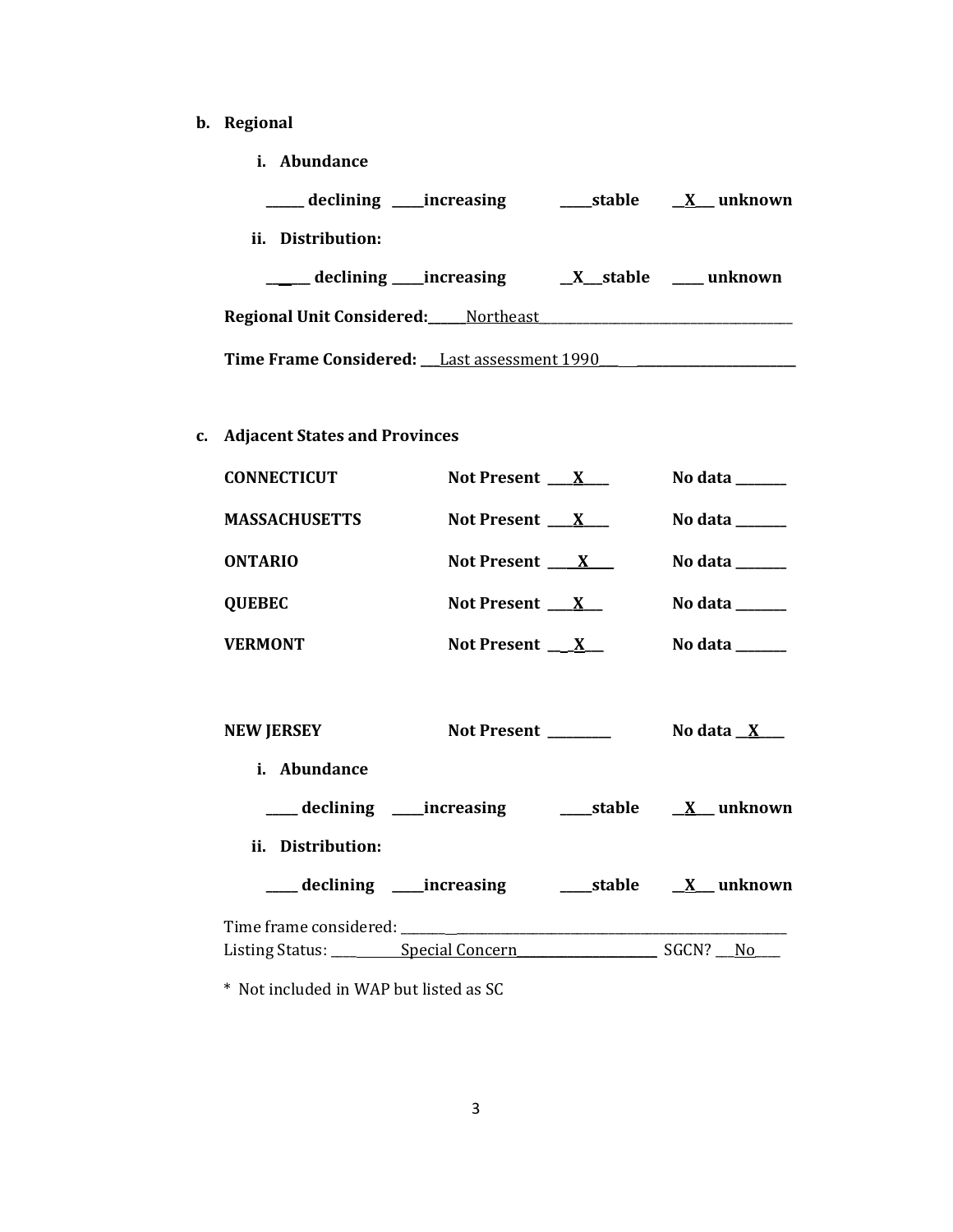| <b>PENNSYLVANIA</b>                           | Not Present |       | No data $X$    |  |
|-----------------------------------------------|-------------|-------|----------------|--|
| <i>i.</i> Abundance                           |             |       |                |  |
| _____ declining ____increasing                |             |       | stable unknown |  |
| ii. Distribution:                             |             |       |                |  |
| ____ declining ____increasing                 |             |       | stable unknown |  |
| Time frame considered: Time frame considered: |             |       |                |  |
| Listing Status: Not listed                    |             | SGCN? | No.            |  |

\* Not in WAP but listed S1/Critically imperiled according to Pennsylvania Natural Heritage Program fact sheet

| d. NEW YORK                      | No data                  |
|----------------------------------|--------------------------|
| <i>i.</i> Abundance              |                          |
|                                  |                          |
| ii. Distribution:                |                          |
| ____ declining _____increasing   | $X$ stable _____ unknown |
| Time frame considered: 2005-2009 |                          |

# **Monitoring in New York.**

The New York State Dragonfly and Damselfly Survey (NYSDDS) was conducted from 2005-2009.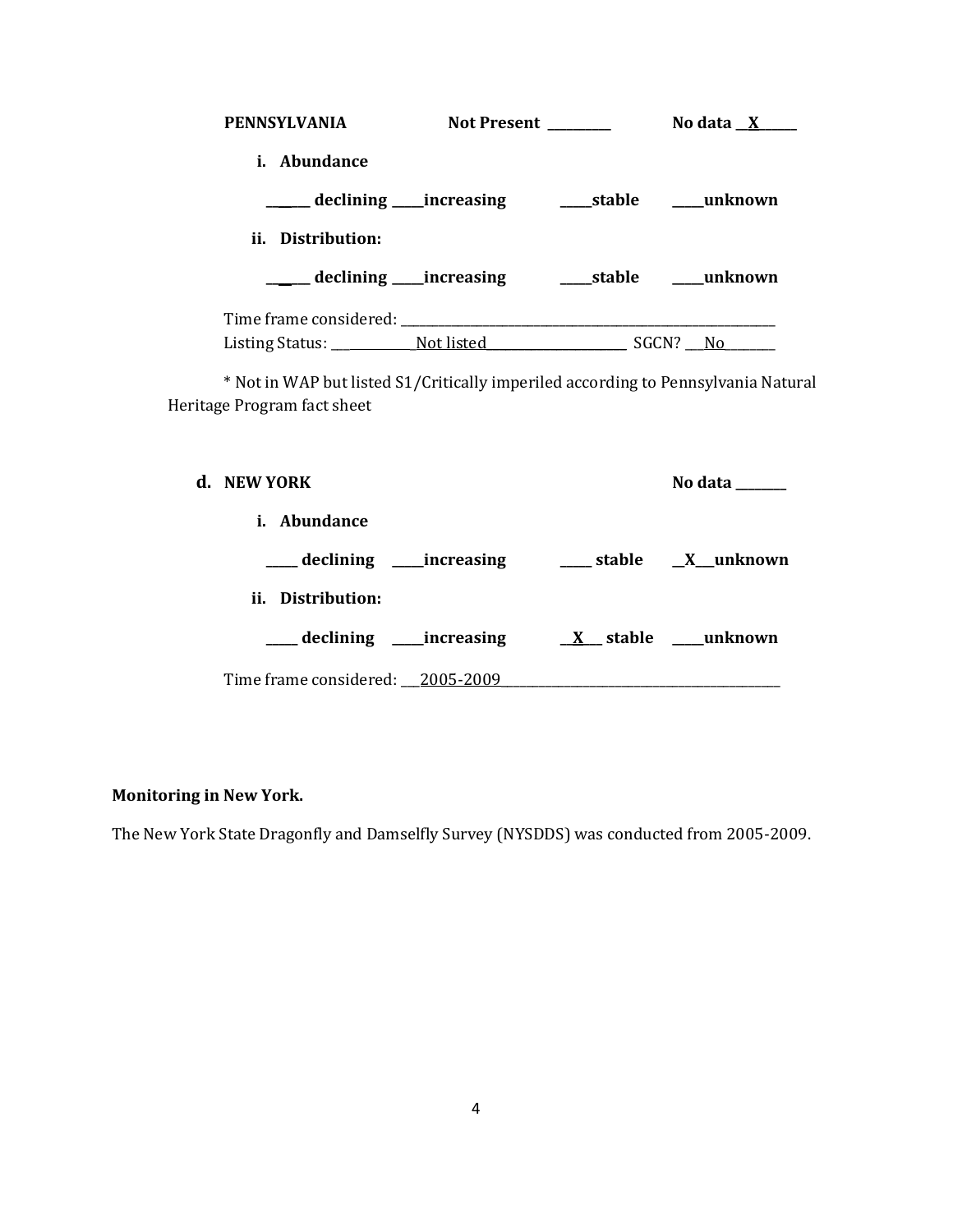#### **Trends Discussion:**

One of New York's two populations appears to be stable; it has been extant for 15 years. However, despite some searches, it has not been re-confirmed at the other site (Little Cedar Pond outlet) since it was first found in 1989, at which time it was noted as "common." The current status of the New Jersey sites adjacent to New York is unknown. It seems likely that this species occurs on additional favorable streams in Orange and Rockland Counties, especially in the heavily forested Harriman and Sterling Forest State Parks. An informative distribution model created by NY Natural Heritage also predicted potentially suitable habitat in central Ulster County, at the Ward Pond Ridge Reservation in Westchester County, and in the Hudson Highlands State Park on the Dutchess/Putnam County border (White *et al.* 2010, New York Natural Heritage Program 2007). Clearly, with the scant number of records for this species there is no basis for discerning population trend information.



**Figure 1.** Conservation status of the sable clubtail in North America (NatureServe 2012).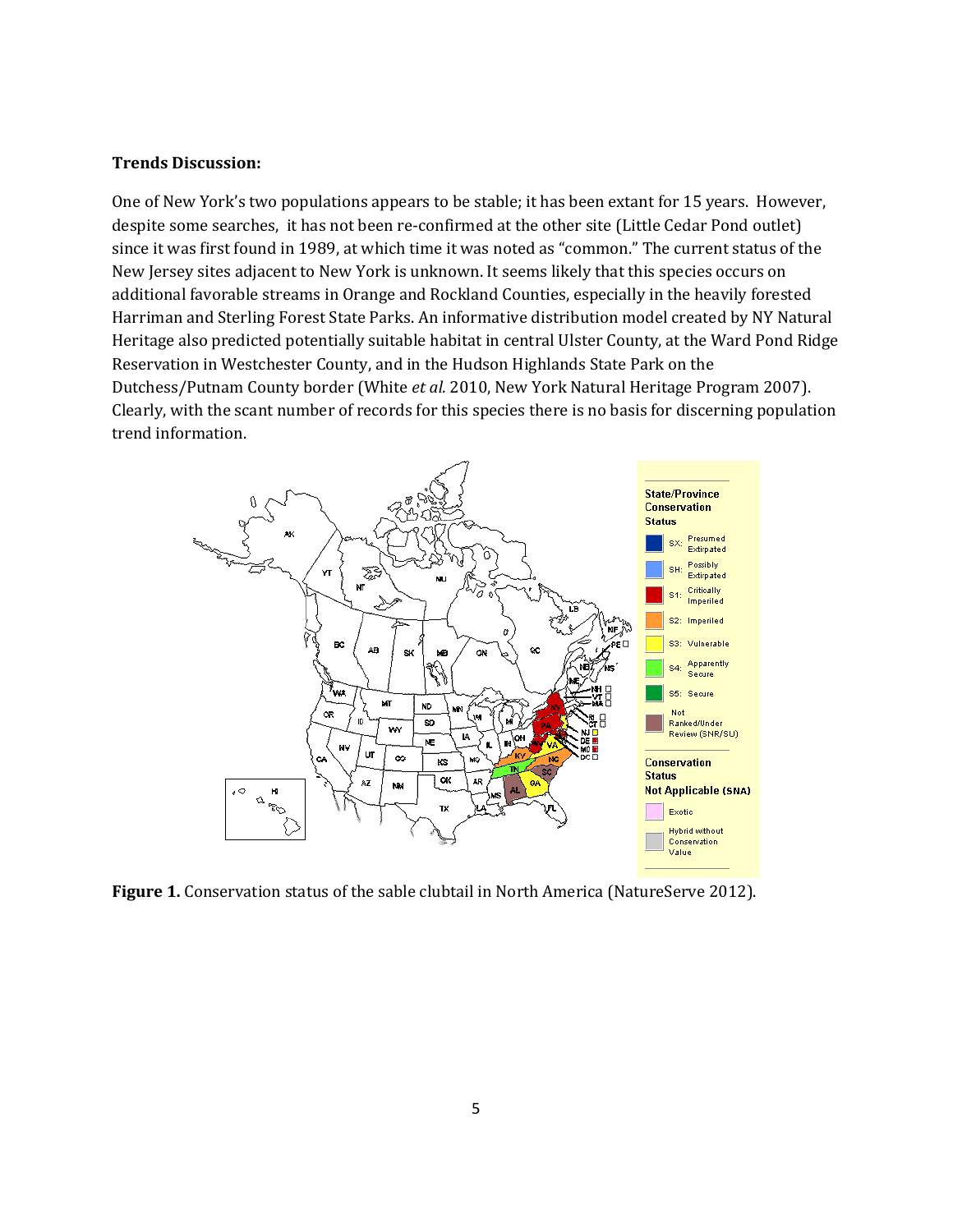

**Figure 2.** Distribution of the sable clubtail in the United States (Donnelly 2004).



**Figure 3.** Occurrence records of the sable clubtail in New York (White *et al.* 2010).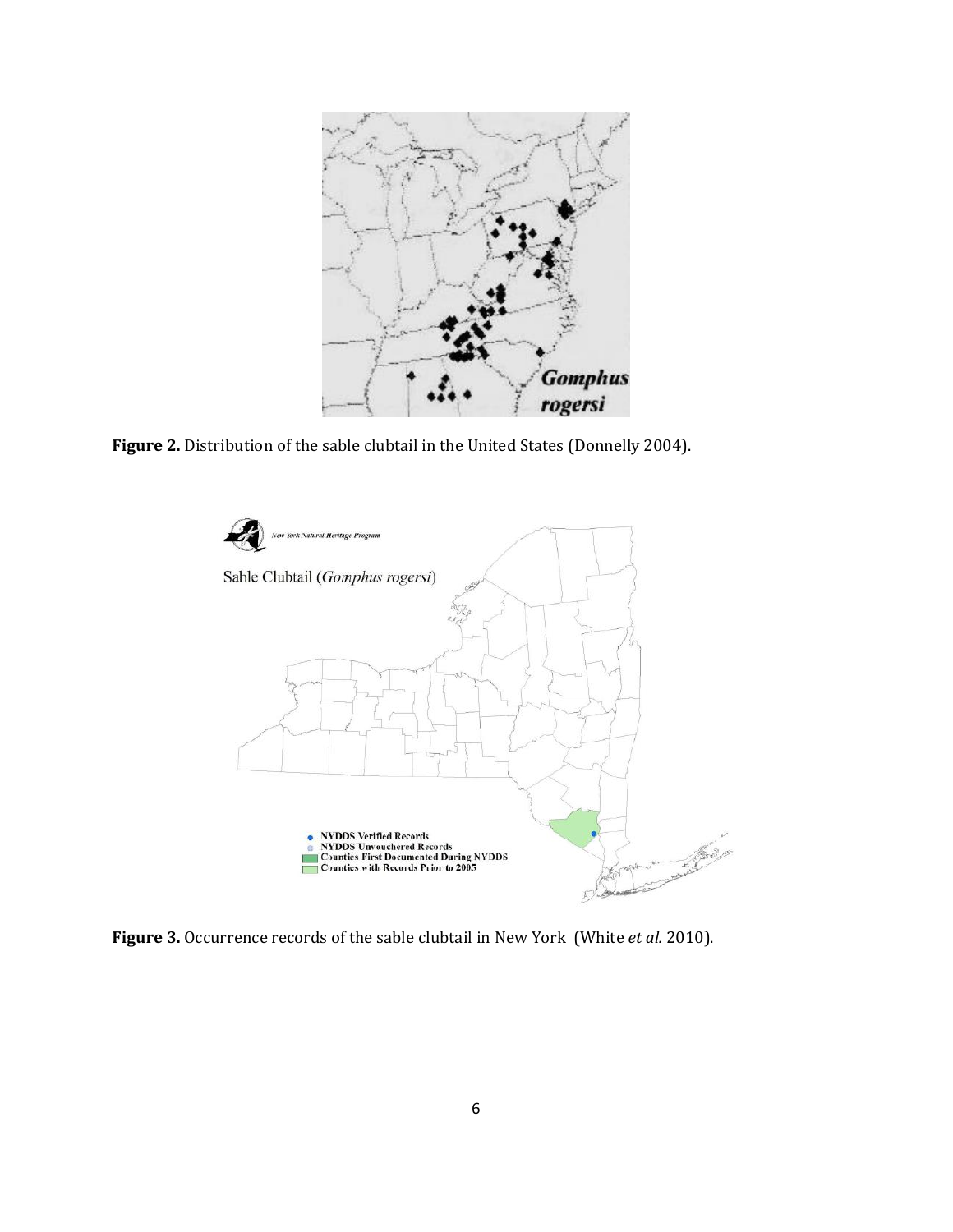## **III. New York Rarity, if known:**

| <b>Historic</b>                                 | # of Animals | # of Locations | % of State |
|-------------------------------------------------|--------------|----------------|------------|
| prior to 1970<br>prior to 1980<br>prior to 1990 |              |                |            |
| Details of historic occurrence:                 |              |                |            |
| Little Cedar Pond, Orange County                |              |                |            |
| <b>Current</b>                                  | # of Animals | # of Locations | % of State |
|                                                 |              |                |            |

## **Details of current occurrence:**

Orange County— 1995, 2008

From The New York Dragonfly and Damselfly Survey 2005-2009 and based on the number of occurrences obtained from map by White *et al.* 2010 and information in Donnelly (1999).

#### **New York's Contribution to Species North American Range:**

| <b>Distribution</b> (percent of NY where species occurs) |           | <b>Abundance</b> (within NY distribution) |  |
|----------------------------------------------------------|-----------|-------------------------------------------|--|
| $X_{-}$                                                  | $0 - 5%$  | abundant                                  |  |
|                                                          | $6 - 10%$ | common                                    |  |
|                                                          | 11-25%    | fairly common                             |  |
|                                                          | 26-50%    | uncommon                                  |  |
|                                                          | >50%      | rare                                      |  |

### **NY's Contribution to North American range**

- $X$  0-5%
- \_\_\_\_ 6-10%
- $\frac{11-25\%}{2}$
- \_\_\_\_ 26-50%
- $\frac{\ }{\ }$  >50%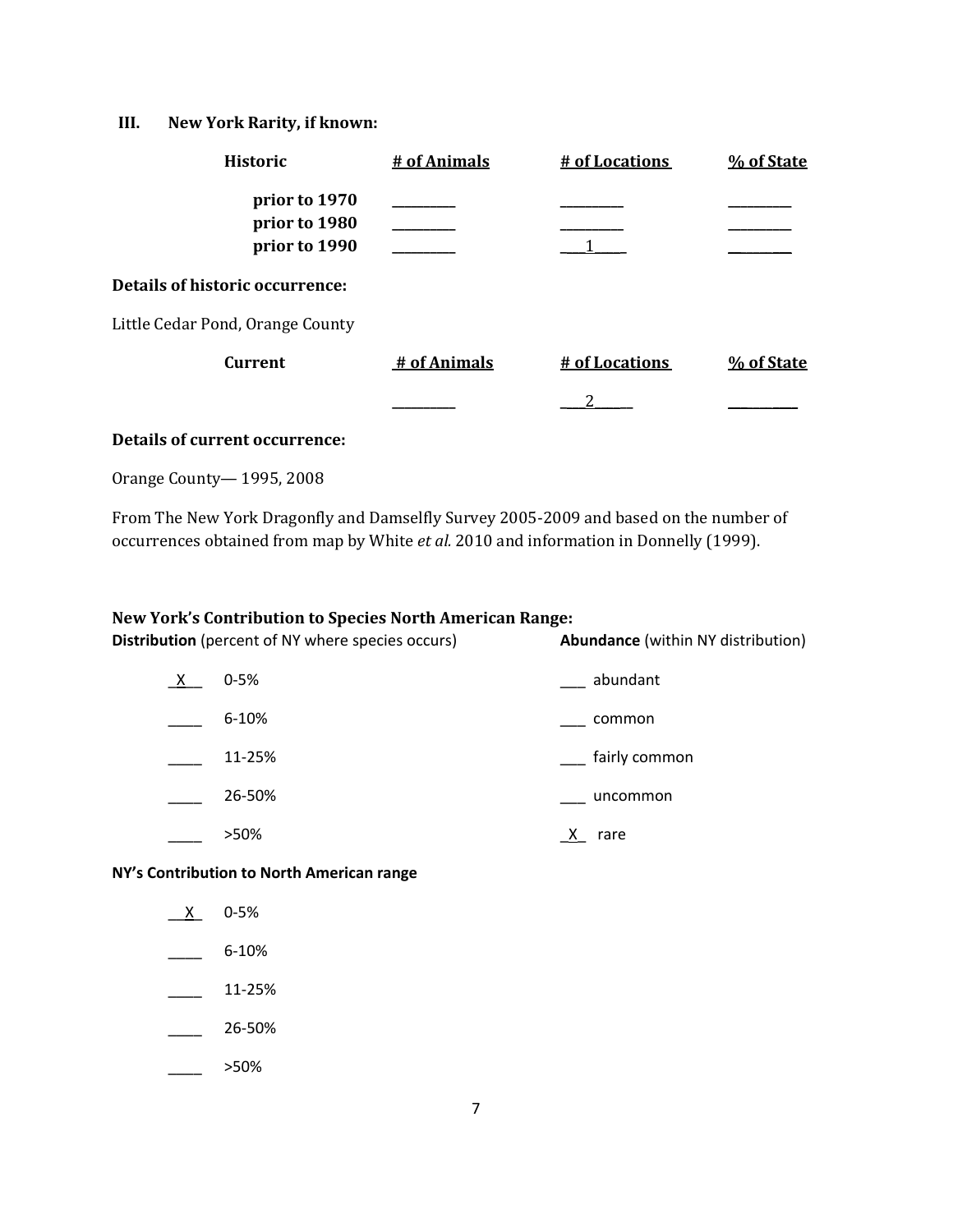## **Classification of New York Range**

**\_\_\_\_\_ Core**

**\_\_X\_\_ Peripheral**

**\_\_\_\_\_ Disjunct**

**Distance to core population:**

**\_\_~900 mi\_\_\_\_\_\_**

## **Rarity Discussion:**

No estimate of population size for *G. rogersi* has been made between the late 1980s to 2000 (New York Natural Heritage Program 2007). Information prior to this time frame is even more limited. Therefore, any new location information on *G. rogersi* in New York may reflect heightened interest in surveying for this species rather than a population increase or a range expansion. Recent observations of *G. rogersi* were made between the late 1980s to 2000 in Orange county (Donnelly 2004, New York Natural Heritage Program 2007).

## **IV. Primary Habitat or Community Type:**

- 1. Headwater Creek, Low Gradient
- 2. Headwater Creek, Low-Moderate Gradient
- 3. Small River, Low Gradient
- 4. Small River, Low-Moderate Gradient

## **Habitat or Community Type Trend in New York:**

| <b>Declining</b>                | <b>Stable</b> | Increasing | X Unknown           |
|---------------------------------|---------------|------------|---------------------|
| Time frame of decline/increase: |               |            |                     |
| <b>Habitat Specialist?</b>      |               | <b>Yes</b> | No.<br>$\mathbf{x}$ |
| <b>Indicator Species?</b>       |               | Yes        | No                  |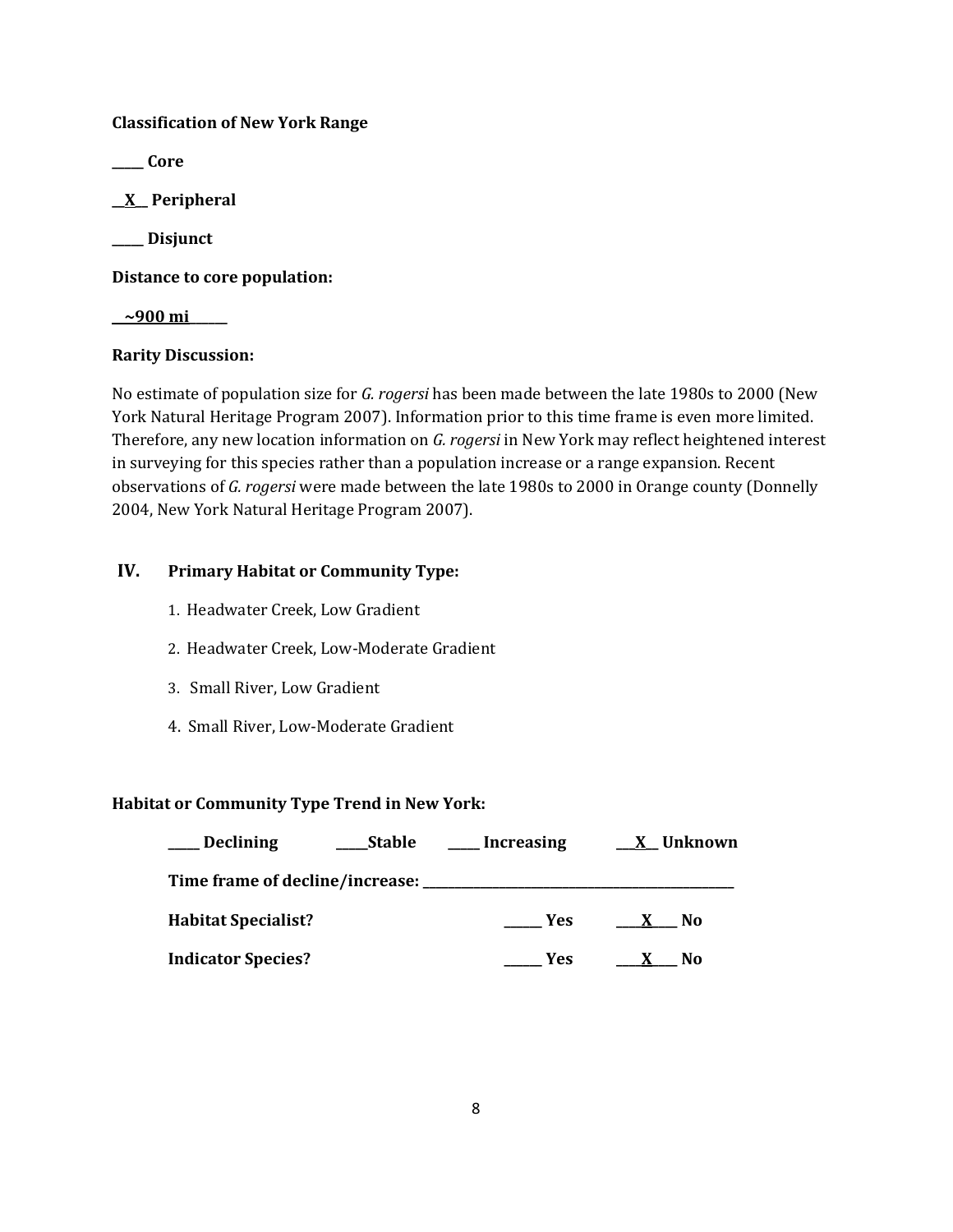## **Habitat Discussion:**

*G. rogersi* inhabits clear, moderately flowing forest streams with sand, silt, or rocky substrate (Dunkle 2000). Larvae are aquatic and found in the water during this lifestage, whereas adults are terrestrial and are found in habitats surrounding forested streams (New York Natural Heritage Program 2011).

# **V. New York Species Demographics and Life History**

**\_\_X\_\_\_ Breeder in New York**

**\_\_X\_\_\_ Summer Resident**

**\_\_X\_\_\_ Winter Resident**

**\_\_\_\_\_ Anadromous**

**\_\_\_\_\_ Non-breeder in New York**

- **\_\_\_\_\_ Summer Resident**
- **\_\_\_\_\_ Winter Resident**
- **\_\_\_\_\_ Catadromous**
- **\_\_\_\_\_ Migratory only**
- **\_\_\_\_\_Unknown**

## **Species Demographics and Life History Discussion:**

There is not enough data for a definite conclusion but, *G. rogersi* likely has a very narrow flight season in New York. All of the few (<1/2 dozen)sightings both pre-NYSDDS and during, were between 23-27 June, and it was not seen at a confirmed site on 11 July. In northern New Jersey, the flight season is about one month long, from 23 May – 24 June (Bangma and Barlow 2010). Adults forage at forest edges and males are known to perch on rocks, overhanging grass, and floating plants of forest streams (Dunkle 2000). Males have been seen guarding ovapositing females, a very unusual behavior for clubtails (Paulson 2011).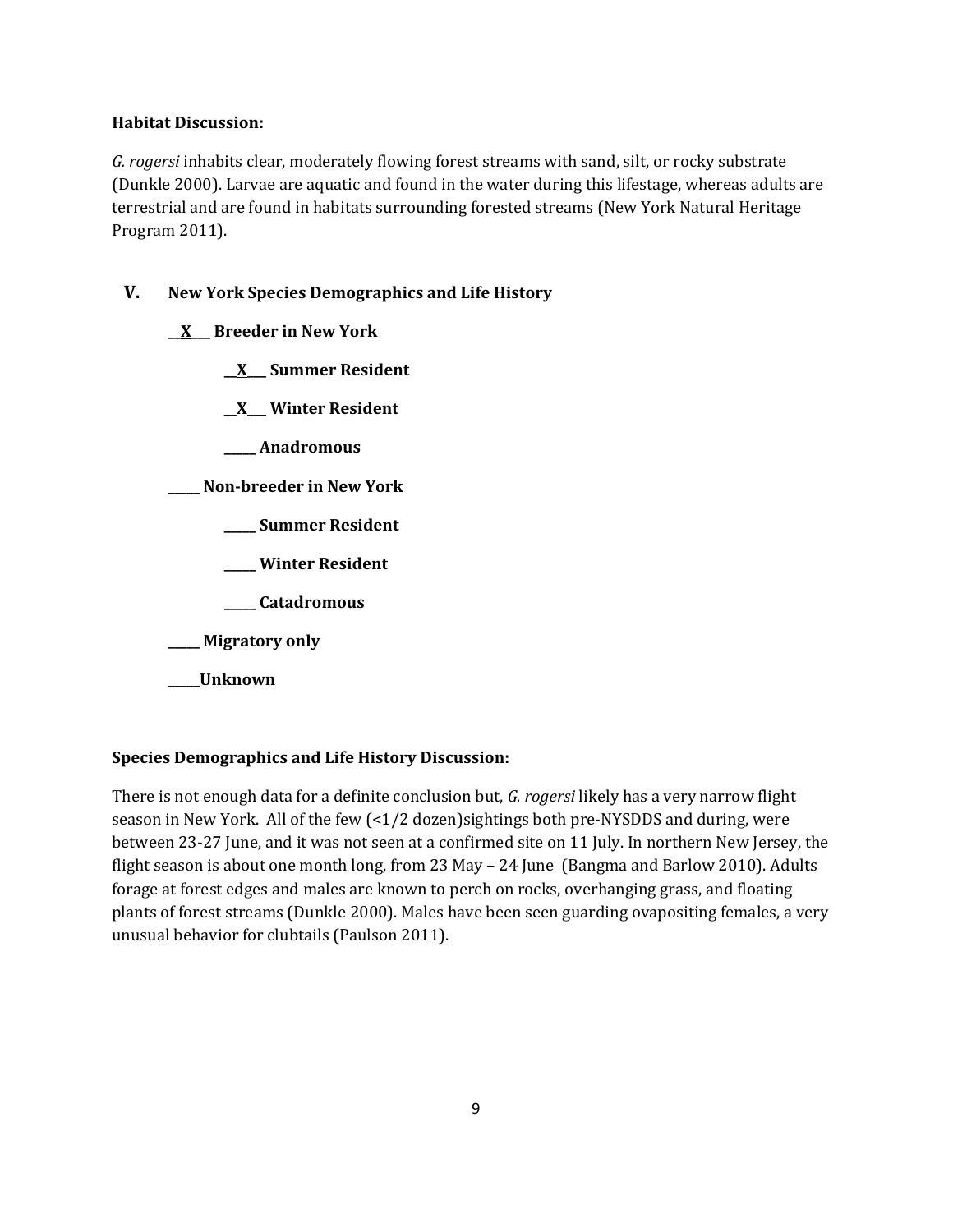## **VI. Threats:**

Any activity that might lead to water contamination or the alteration of natural hydrology could impact *G. rogersi* and other stream-dwelling odonates. Such threats might include chemical contamination from agricultural run-off, changes in dissolved oxygen content, increases in sediment load, development near their habitats, and the building of dams (Novak 2006, New York Natural Heritage Program 2011).

The sable clubtail was classified as "not vulnerable/increase likely" (IL) to predicted climate change in an assessment of vulnerability conducted by the New York Natural Heritage Program. Available evidence suggests that abundance and/or range extent within the geographical area assessed is likely to increase by 2050 (Schlesinger *et al.* 2011).

# **Are there regulatory mechanisms that protect the species or its habitat in New York?**



Article 15 of Environmental Conservation Law provides protection of rivers, streams, lakes and ponds through the Protection of Waters Program.

# **Describe knowledge of management/conservation actions that are needed for recovery/conservation, or to eliminate, minimize, or compensate for the identified threats:**

Any measures to reduce water contamination or hydrological alteration such as agricultural run-off, upland development, and damming that would affect flow of small forested streams should be considered when managing for this species (New York Natural Heritage Program 2011).

Further surveys are needed to define the distribution and population size of *G. rogersi*. In addition, research is required to understand the habitat requirements and threats to this species, and to create appropriate management guidelines for its persistence in known locations (New York Natural Heritage Program 2011).

Conservation actions following IUCN taxonomy are categorized in the table.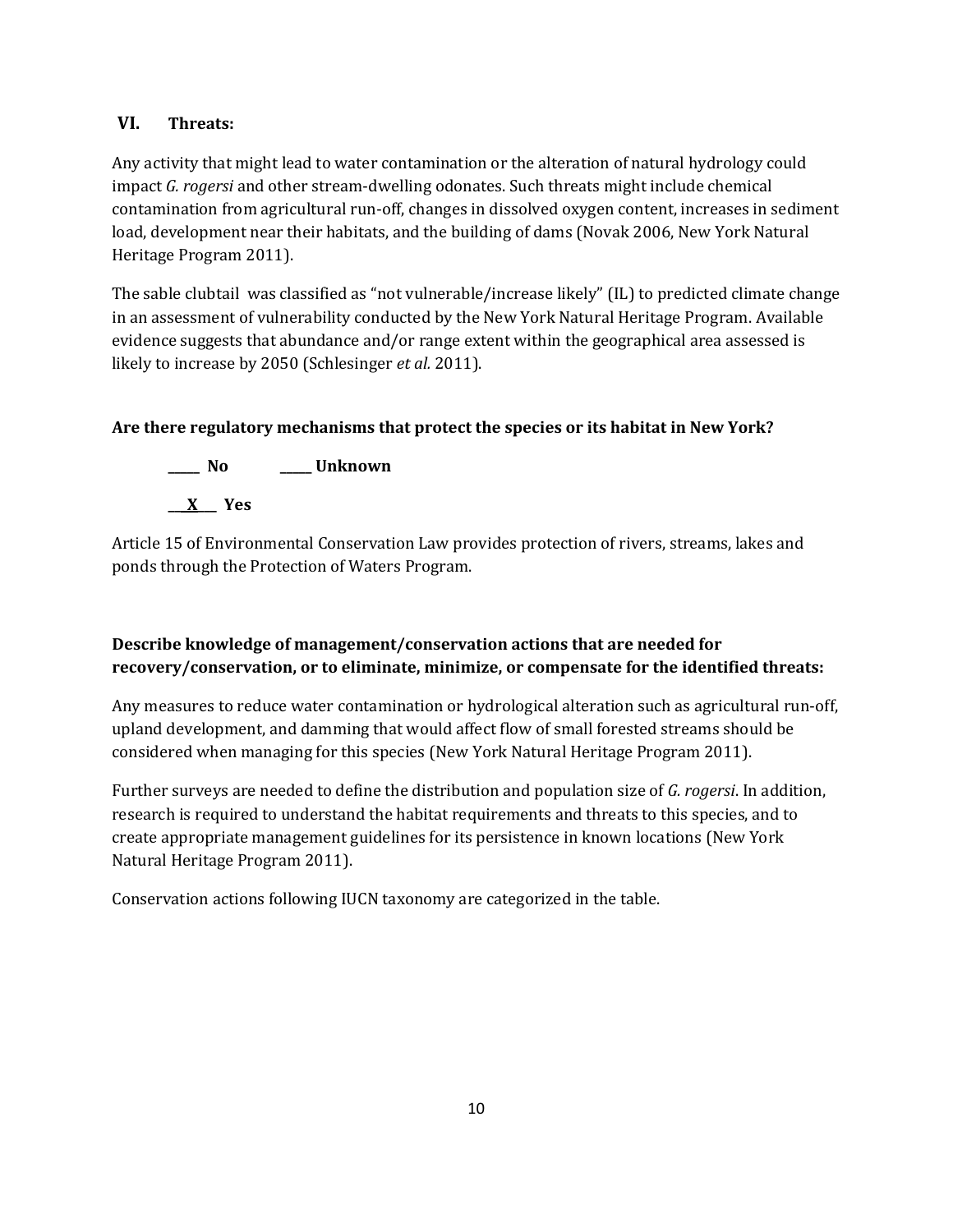| <b>Conservation Actions</b>    |                            |  |
|--------------------------------|----------------------------|--|
| <b>Action Category</b>         | <b>Action</b>              |  |
| Law and Policy                 | Policies and Regulations   |  |
| <b>Education and Awareness</b> | Training                   |  |
| <b>Education and Awareness</b> | Awareness & Communications |  |

The Comprehensive Wildlife Conservation Strategy (NYSDEC 2005) includes recommendations for the following actions for odonates of small forest streams, and for sable clubtail in particular.

#### **Habitat monitoring:**

Support and encourage habitat monitoring efforts that would complete the baseline assessment of habitat quality and threats.

#### **Habitat research:**

\_\_\_\_ Support and encourage research projects that will help define preferred habitat in order to guide future monitoring, restoration and habitat protection efforts.

#### **New regulation:**

Recommendations for official state endangered, threatened, and special concern listing are an anticipated result of the statewide inventory. It is expected that one or more of these species will be recommended for listing and officially adding these species to the list would constitute a specific action.

## **Population monitoring:**

\_\_\_\_ Conduct surveys to obtain repeatable, relative abundance estimates for these species at known sites and newly discovered sites where access permission to conduct surveys is obtained (as indicated in the State Wildlife Grant Odonate Inventory Project).

#### **Statewide baseline survey:**

All three of these species are known from fewer than 10 locations in the state, but new populations undoubtedly remain to be discovered. A currently approved, but not yet begun State Wildlife Grant Statewide Odonate Inventory Project will utilize volunteers, Natural Heritage Program and other staff to conduct surveys for these species at potential sites throughout the state.

## **VII. References**

- Bangma J. & Barlow A. 2010. NJODES; The dragonflies and damselflies of New Jersey [web application] <http://www.njodes.com/Speciesaccts/species.asp>. Accessed 29 June 2012.
- Beatty, G. H. and A. F. Beatty. 1968. Origin and biogeographic affinities of Odonata fauna of Pennsylvania. Proceedings of the Pennsylvania Academy of Science 42:110-119.
- Conserve Wildlife Foundation of New Jersey. 2012. Conserve Wildlife Foundation of New Jersey; Our Species Field Guide [web application]